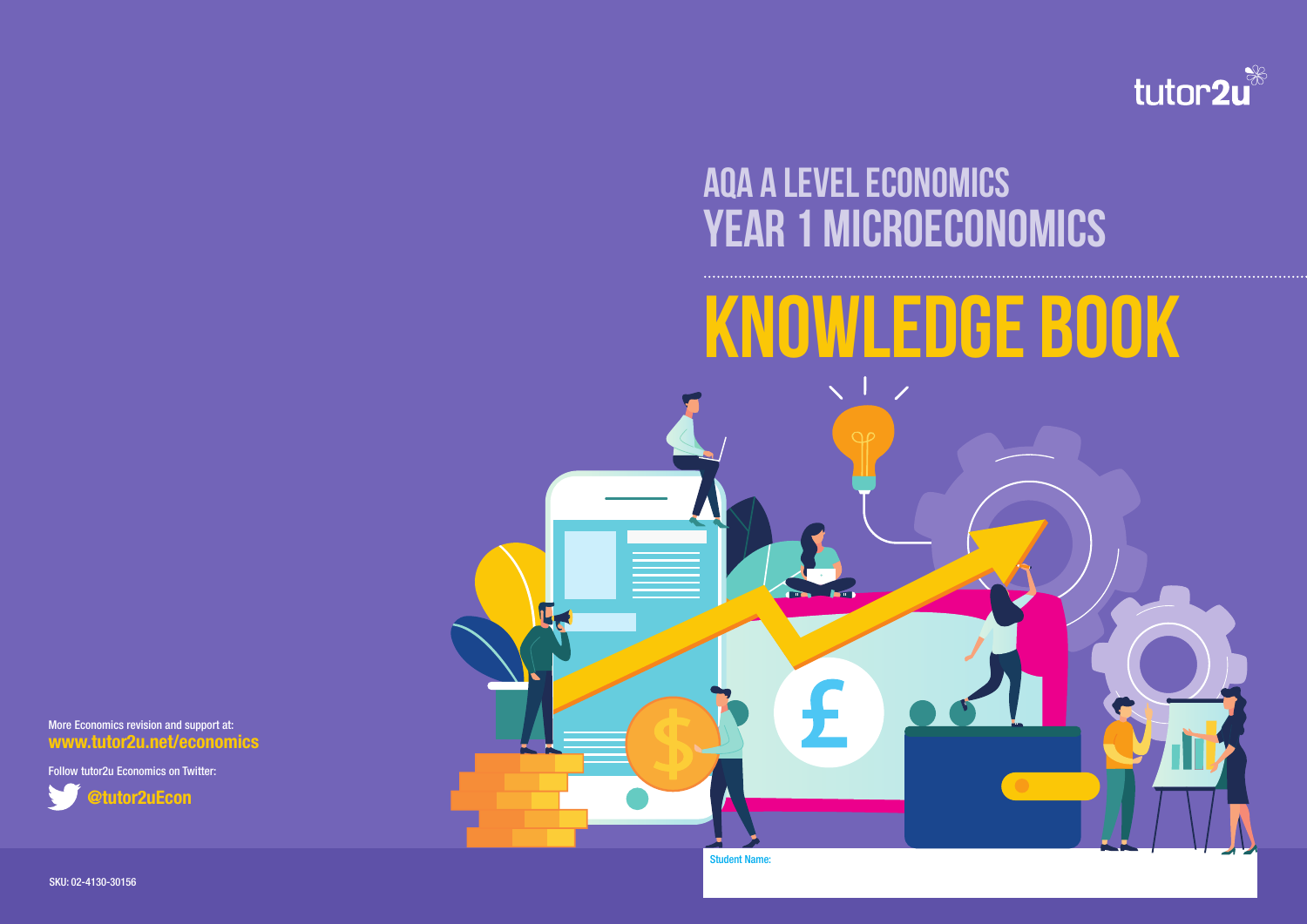# **3.1.1 Economic methodology and the economic problem**

## **3.1.1.1 Economic methodology**

|  | a natural science |  |  |
|--|-------------------|--|--|
|  |                   |  |  |

## **atural science**

## **01** | Define this

## **02** | 3 2 1!

| Give me 3 ways in which a social science is different to a natural science |
|----------------------------------------------------------------------------|
| 1                                                                          |
| $\overline{2}$                                                             |
| 3                                                                          |
| Give me 2 ways in which a social science is similar to natural science     |
|                                                                            |
| 1                                                                          |
| $\overline{2}$                                                             |
|                                                                            |
| Give me 1 reason why value judgements are important for economists         |
| 1                                                                          |

| <b>Social Science</b>      |  |
|----------------------------|--|
| <b>Positive Statement</b>  |  |
| <b>Normative Statement</b> |  |
| <b>Value Judgement</b>     |  |

|       | 3.1.1 ECONOMIC METHODOLOGY AND THE ECONOMIC PROBLEM                         | Page 3  |
|-------|-----------------------------------------------------------------------------|---------|
|       | 3.1.1.1 ECONOMIC METHODOLOGY                                                | Page 3  |
|       | 3.1.1.2 THE NATURE AND PURPOSE OF ECONOMIC ACTIVITY                         | Page 4  |
|       | <b>3.1.1.3 ECONOMIC RESOURCES</b>                                           | Page 6  |
|       | 3.1.1.4 SCARCITY, CHOICE AND THE ALLOCATION OF RESOURCES                    | Page 8  |
|       | <b>3.1.1.5 PRODUCTION POSSIBILITY DIAGRAMS</b>                              | Page 9  |
|       | <b>3.1.2 PRICE DETERMINATION IN A COMPETITIVE MARKET</b>                    | Page 13 |
|       | 3.1.2.1 THE DETERMINANTS OF THE DEMAND FOR GOODS AND SERVICES               | Page 13 |
|       | 3.1.2.2 PRICE, INCOME AND CROSS ELASTICITIES OF DEMAND                      | Page 16 |
|       | 3.1.2.3 THE DETERMINANTS OF THE SUPPLY OF GOODS AND SERVICES                | Page 21 |
|       | 3.1.2.4 PRICE ELASTICITY OF SUPPLY                                          | Page 23 |
|       | 3.1.2.5 THE DETERMINATION OF EQUILIBRIUM MARKET PRICES                      | Page 25 |
|       | 3.1.2.6 THE INTERRELATIONSHIP BETWEEN MARKETS                               | Page 29 |
|       | <b>3.1.3 PRODUCTION, COSTS AND REVENUE</b>                                  | Page 34 |
|       | <b>3.1.3.1 PRODUCTION AND PRODUCTIVITY</b>                                  | Page 34 |
|       | 3.1.3.2 SPECIALISATION, DIVISION OF LABOUR AND EXCHANGE                     | Page 35 |
|       | 3.1.3.3 COSTS OF PRODUCTION                                                 | Page 40 |
|       | <b>3.1.3.4 ECONOMIES AND DISECONOMIES OF SCALE</b>                          | Page 43 |
|       | 3.1.3.5 AVERAGE REVENUE, TOTAL REVENUE AND PROFIT                           | Page 47 |
| 3.1.4 | <b>COMPETITIVE AND CONCENTRATED MARKETS</b>                                 | Page 49 |
|       | <b>3.1.4.1 MARKET STRUCTURES</b>                                            | Page 49 |
|       | <b>3.1.4.2 THE OBJECTIVES OF FIRMS</b>                                      | Page 51 |
|       | <b>3.1.4.3 COMPETITIVE MARKETS</b>                                          | Page 52 |
|       | 3.1.4.4 MONOPOLY AND MONOPOLY POWER                                         | Page 56 |
|       | 3.1.4.5 THE COMPETITIVE MARKET PROCESS                                      | Page 59 |
| 3.1.5 | THE MARKET MECHANISM, MARKET FAILURE AND GOVERNMENT INTERVENTION IN MARKETS | Page 61 |
|       | 3.1.5.1 HOW MARKETS AND PRICES ALLOCATE RESOURCES                           | Page 61 |
|       | 3.1.5.2 THE MEANING OF MARKET FAILURE                                       | Page 63 |
|       | 3.1.5.3 PUBLIC GOODS, PRIVATE GOODS AND QUASI-PUBLIC GOODS                  | Page 67 |
|       | 3.1.5.4 POSITIVE AND NEGATIVE EXTERNALITIES IN CONSUMPTION AND PRODUCTION   | Page 70 |
|       | 3.1.5.5 MERIT AND DEMERIT GOODS                                             | Page 73 |
|       | <b>3.1.5.6 MARKET IMPERFECTIONS</b>                                         | Page 77 |
|       | 3.1.5.7 AN INEQUITABLE DISTRIBUTION OF INCOME AND WEALTH                    | Page 80 |
|       | <b>3.1.5.8 GOVERNMENT INTERVENTION IN MARKETS</b>                           | Page 83 |
|       | 3.1.5.9 GOVERNMENT FAILURE                                                  | Page 91 |
|       |                                                                             |         |

# **CONTENTS**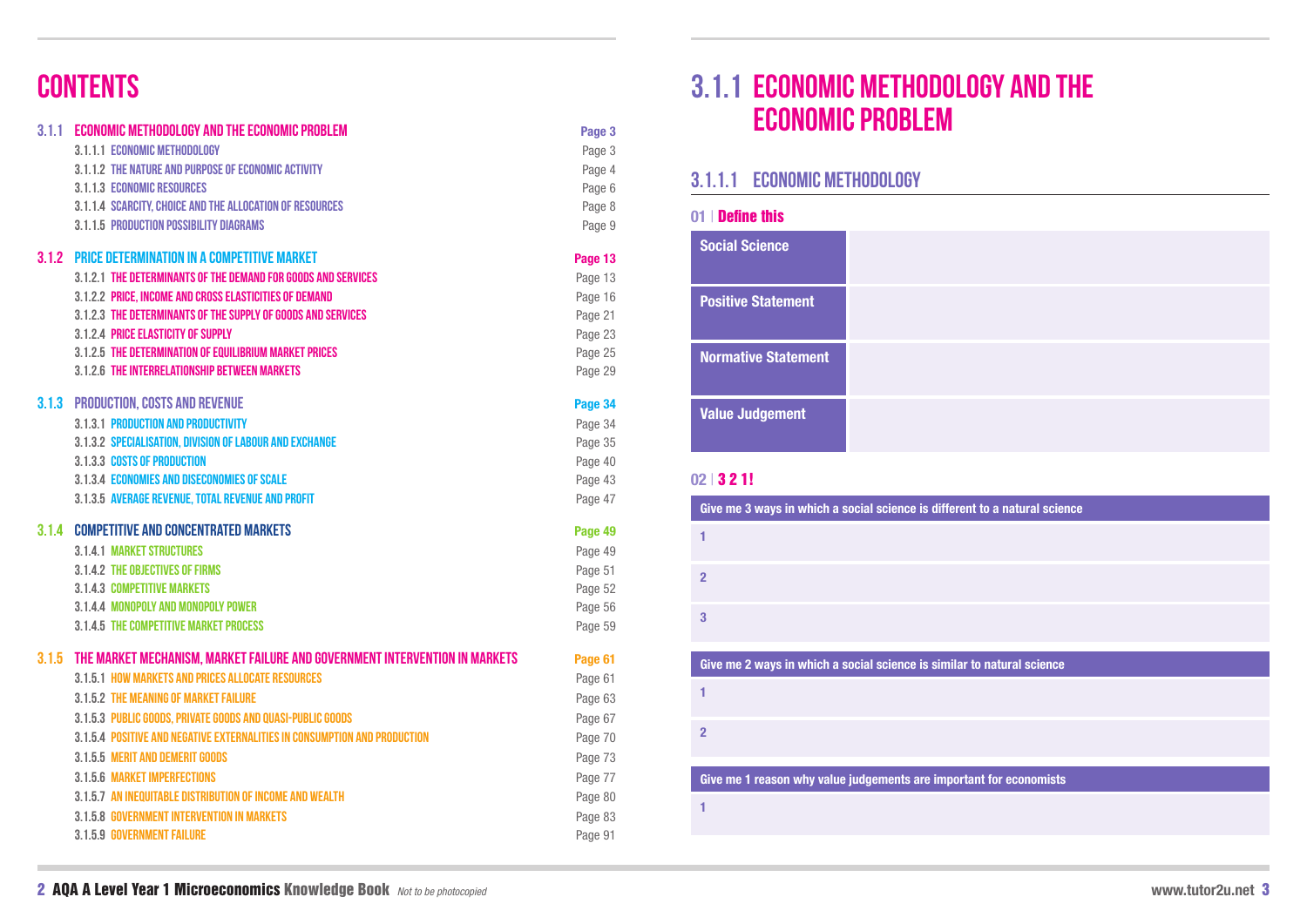## **3.1.1.2 The nature and purpose of economic activity**

## **nomic problem as efficiently as possible**

**e the economic problem efficiently** 

## when trying to solve the economic problem

## **01** | Define this

## **04** | Give me 5!

## **03** | Positive or normative?

| <b>Need</b>             |  |  |
|-------------------------|--|--|
| <b>Want</b>             |  |  |
| The economic<br>problem |  |  |

The central purpose of economic activity is the product **and services to satisfy needs and wants.**

## **Statement**

|                                       | <b>True or</b><br>False? |
|---------------------------------------|--------------------------|
| tion of goods                         |                          |
|                                       |                          |
| <b>Is and services.</b>               |                          |
|                                       |                          |
| ces produced are always seen as fair. |                          |
| ecisions should be taken.             |                          |
|                                       |                          |
|                                       |                          |

**One key economic decision is what to produce.**

Another key economic decision is how to produce good

| <b>Statement</b>                                                         | <b>Positive or</b><br>normative? |
|--------------------------------------------------------------------------|----------------------------------|
| An increase in interest rates will reduce inflation.                     |                                  |
| Income inequality should be reduced.                                     |                                  |
| Healthcare should be provided free at the point of use.                  |                                  |
| An increase in incomes should lead to a rise in demand for normal goods. |                                  |
| <b>Bio fuels and oil are substitutes.</b>                                |                                  |
| Value judgements should be taken into account in deciding policy.        |                                  |
| Economics is the most useful of the social sciences.                     |                                  |
| An increase in VAT will impact the less well off more than the rich.     |                                  |

**No value judgements are involved in economic activity.**

**Decisions on who is to benefit from the goods and services** 

**People may have different views on which economic density** 

| Give me 5 reasons why Economics is important |  |  |
|----------------------------------------------|--|--|
|                                              |  |  |
| $\boldsymbol{p}$                             |  |  |
| 3                                            |  |  |
|                                              |  |  |
| 5                                            |  |  |

**Economic decisions are complex.**

**Sometimes wrong economic decisions are taken.**

## **02** | 3 2 1!

## **03** | True or False?

| Give me 3 reasons why it is important to solve the econ  |
|----------------------------------------------------------|
| 1                                                        |
| $\overline{2}$                                           |
| 3                                                        |
| Give me 2 conflicts that might arise when trying to solv |
| 1                                                        |
| $\overline{2}$                                           |
| Give me 1 value judgement that might need to be made     |
| 1                                                        |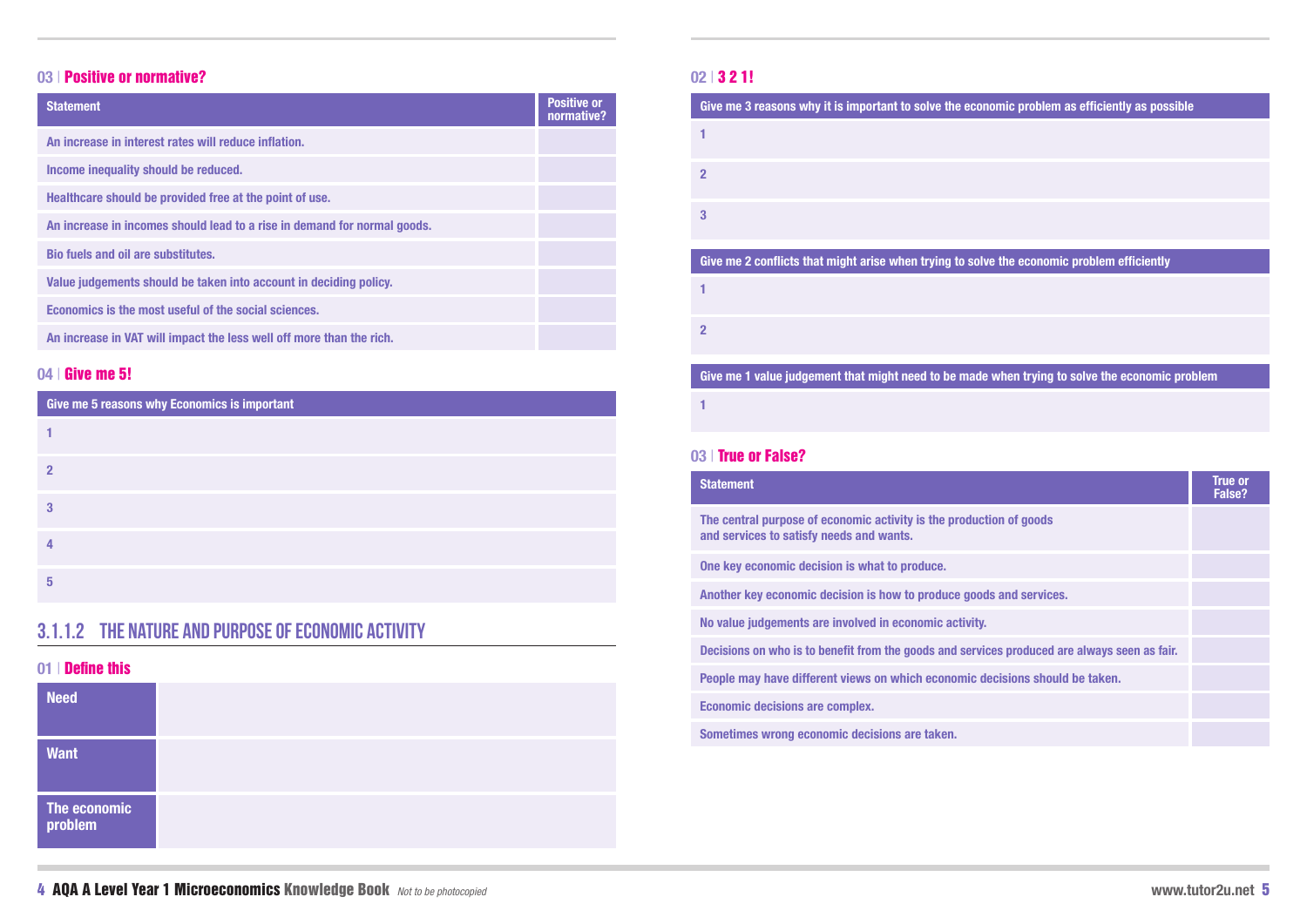## **09** | Pros and Cons

| <b>Statement</b>                                                             | What am I? |
|------------------------------------------------------------------------------|------------|
| I have a positive cross price elasticity of demand with another good.        |            |
| I have a positive income elasticity of demand                                |            |
| I have a price elasticity of demand of less than 1 in absolute terms.        |            |
| I have a negative income elasticity of demand.                               |            |
| Revenue increases when price is cut.                                         |            |
| My cross-price elasticity of demand with another good is very close to zero. |            |
| My income elasticity is positive and greater than 1.                         |            |
| My cross-price elasticity with another good is negative.                     |            |
| When price changes, revenue remains the same.                                |            |

| Give two advantages and two disadvantages for a business if their product has a high coefficient of<br>income elasticity of demand. |                       |  |
|-------------------------------------------------------------------------------------------------------------------------------------|-----------------------|--|
| <b>Advantage 1</b>                                                                                                                  | <b>Disadvantage 1</b> |  |
| <b>Advantage 2</b>                                                                                                                  | <b>Disadvantage 2</b> |  |

## 10 | What am I? Write the appropriate elasticity-related term in the box...

## **11** | Interpret me

| $YED = 0.3$  |  |
|--------------|--|
| $PED = -0.2$ |  |
| $PED = -1$   |  |
| $XED = 0.0$  |  |
| $YED = -1.5$ |  |
| $YED = 2.4$  |  |
| $XED = -0.6$ |  |
| $PED = 0$    |  |

| Write in words what each of the following numbers mean. The first one has been completed for you. |                                                                                                                                                                  |  |
|---------------------------------------------------------------------------------------------------|------------------------------------------------------------------------------------------------------------------------------------------------------------------|--|
| $PED = -1.2$                                                                                      | PED is elastic, so quantity demanded is more than proportionately responsive to a change<br>in price. If price rises by 10%, quantity demanded will fall by 12%. |  |
| $XED = 2.0$                                                                                       |                                                                                                                                                                  |  |

## **12** | One last thing…

**A product has an income elasticity of demand of 1.5. If income has increased by 10% by how much will demand for the product increase?**

## **01** | Define this

| <b>Supply</b> |  |
|---------------|--|
| <b>Profit</b> |  |

## **3.1.2.3 The determinants of the supply of goods and services**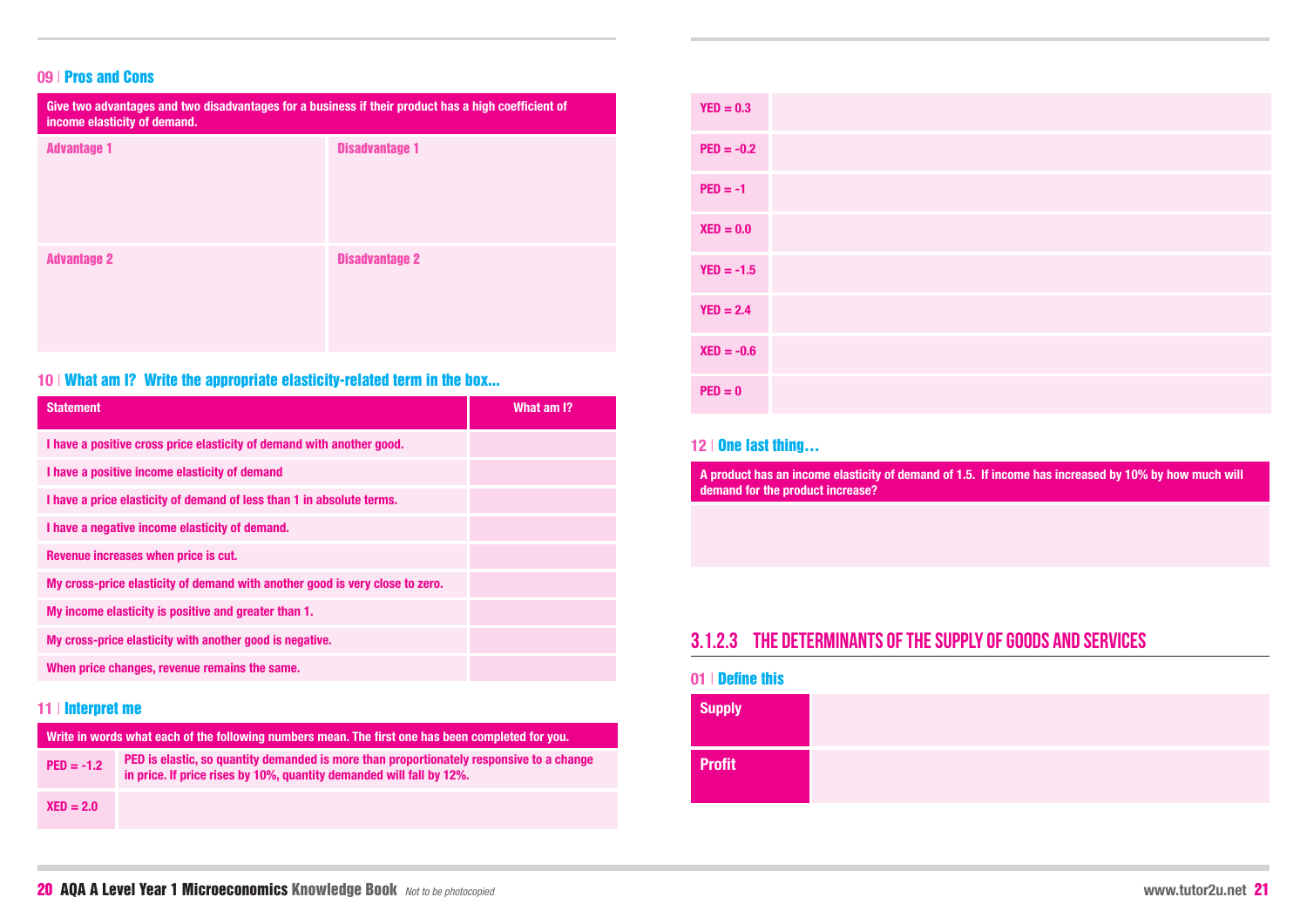| 01   Define this                        |  |  |
|-----------------------------------------|--|--|
| <b>Price elasticity</b><br>of supply    |  |  |
| <b>Price elastic</b><br><b>supply</b>   |  |  |
| <b>Price inelastic</b><br><b>supply</b> |  |  |

| <b>Production</b> |  |
|-------------------|--|
| <b>Incentive</b>  |  |
| <b>Allocate</b>   |  |

## **3.1.2.4 Price elasticity of supply**

## **02** | Give me 5!

## **03** | Draw me!

**Draw a diagram to show the effect on a supply curve for a haulage firm of higher oil prices…**



## **04** | True or False?

| <b>Statement</b>                                                                                                                   | <b>True or</b><br>False? |
|------------------------------------------------------------------------------------------------------------------------------------|--------------------------|
| A supply curve shows the relationship between price and quantity supplied.                                                         |                          |
| The supply curve slopes upwards because higher prices imply higher profits and this<br>provides an incentive to expand production. |                          |
| A change in price shifts the supply curve.                                                                                         |                          |
| Changes in productivity shift the supply curve.                                                                                    |                          |
| An increase in wages will shift the supply curve for some businesses more than others.                                             |                          |
| Supply curves for agricultural products are unlikely to shift.                                                                     |                          |



| Give me 5 factors that will shift a supply curve |  |  |
|--------------------------------------------------|--|--|
|                                                  |  |  |
| 2                                                |  |  |
| 3                                                |  |  |
|                                                  |  |  |
| 5                                                |  |  |

## **02** | 3 2 1!

| Give me 3 determinants of price elasticity of supply |  |
|------------------------------------------------------|--|
|                                                      |  |
| 2                                                    |  |
| 3                                                    |  |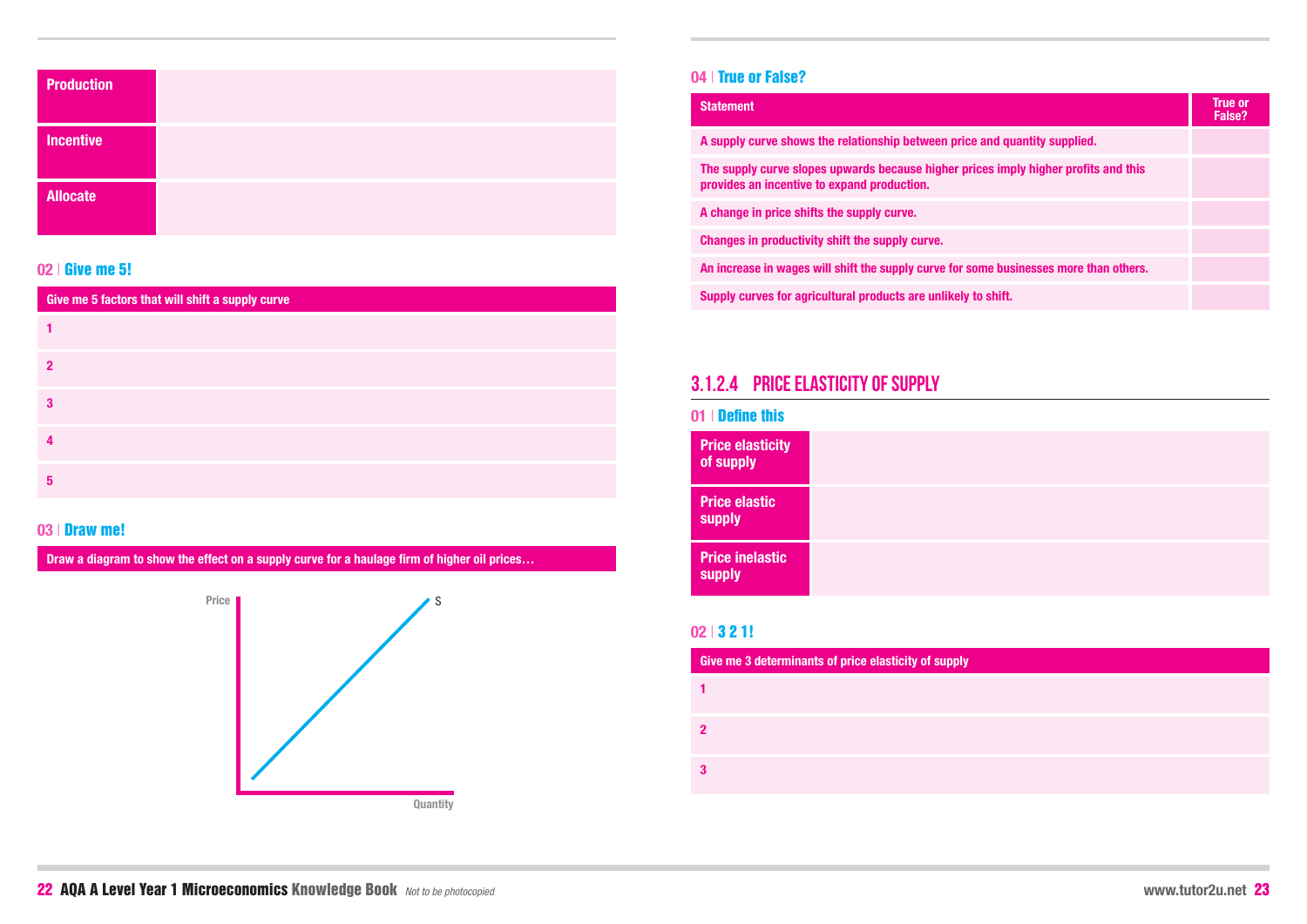# **3.1.3 Production, costs and revenue**

## **3.1.3.1 Production and productivity**

| 01   Define this              |  |  |
|-------------------------------|--|--|
| <b>Production</b>             |  |  |
| <b>Productivity</b>           |  |  |
| <b>Labour</b><br>productivity |  |  |

## **02** | 3 2 1!

| Give me 3 causes of improved productivity. |  |  |
|--------------------------------------------|--|--|
|                                            |  |  |
|                                            |  |  |
|                                            |  |  |

**Give me 2 impacts of improved productivity. 1 2**

**Give me 1 policy to improve productivity.**

**1**

## **03** | True or False?

| <b>Statement</b>                                                                                  | <b>True or</b><br>False? |
|---------------------------------------------------------------------------------------------------|--------------------------|
| Production converts factors of production into final output.                                      |                          |
| Production and productivity are the same thing.                                                   |                          |
| Land is an example of a factor of production.                                                     |                          |
| It is important that productivity continues to improve.                                           |                          |
| The UK has a good productivity record.                                                            |                          |
| Improvements in productivity shift the supply curve.                                              |                          |
| Technological change offers possibilities to improve production methods and improve productivity. |                          |
| <b>Productivity is measured by calculating GDP</b>                                                |                          |

## have improved productivity

## **04** | Give me 5!

| Give me 5 examples of inventions or innovations that h |  |
|--------------------------------------------------------|--|
|                                                        |  |
|                                                        |  |
|                                                        |  |
|                                                        |  |
|                                                        |  |

## **3.1.3.2 Specialisation, division of labour and exchange**

**01** | Define this

| <b>Division of</b><br><b>labour</b> |  |
|-------------------------------------|--|
| <b>Specialisation</b>               |  |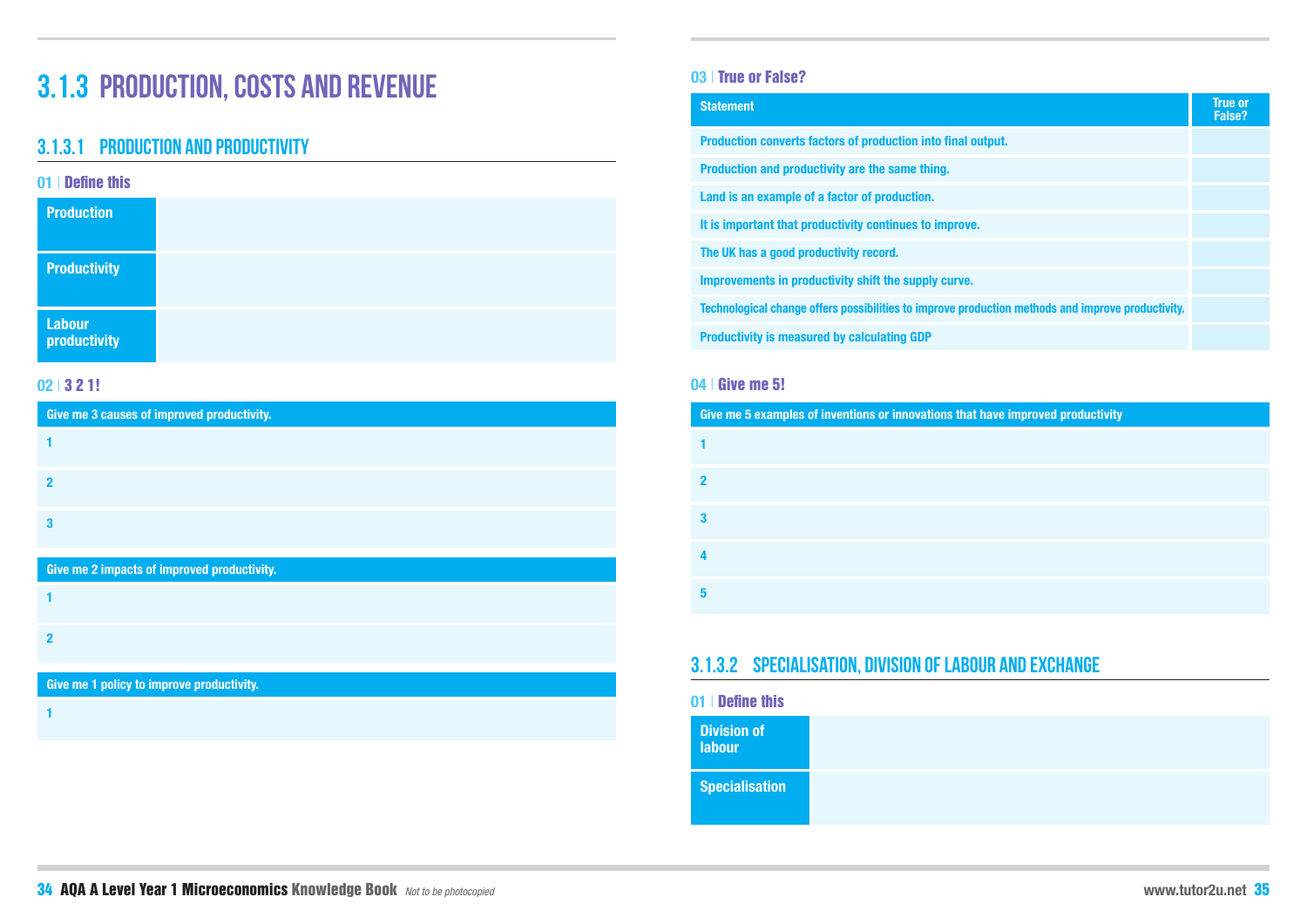| macro (economy) levels. |  |
|-------------------------|--|
| II industries.          |  |
| es.                     |  |
|                         |  |

**Cive of macro examples)** 

| <b>Money</b>   |  |  |
|----------------|--|--|
| <b>Barter</b>  |  |  |
| <b>Capital</b> |  |  |

## **02** | 3 2 1!

| Give me 3 ways in which specialisation could improve productivity   |  |  |
|---------------------------------------------------------------------|--|--|
|                                                                     |  |  |
| 2                                                                   |  |  |
| 3                                                                   |  |  |
| Give me 2 ways in which specialisation may not improve productivity |  |  |
|                                                                     |  |  |
| פ                                                                   |  |  |

**Give me the name of an economist famous for discussing the benefits of specialisation**

**1**

## **03** | True or False?

| <b>Statement</b>                                                                            | <b>True or</b><br>False? |
|---------------------------------------------------------------------------------------------|--------------------------|
| The benefits of specialisation are limited unless there is an efficient medium of exchange. |                          |
| The benefits from specialisation are greater in some industries than others.                |                          |
| Barter relies on the existence of a double coincidence of wants.                            |                          |

**Eventually the gains from specialisation will run out in all The UK specialises in the production of financial services. The UK also specialises in basic manufacturing. Specialisation can occur at both micro (business) and r** 

## **04** | Give me 5!

## **05** | Draw me!

**Draw a demand and supply diagram to show the impact on a market where the firms benefit from an increase in the division of labour and specialisation**

**Price**

**Quantity**

|   | Give me 5 examples of specialisation (you can use mid |
|---|-------------------------------------------------------|
|   |                                                       |
| 2 |                                                       |
| 3 |                                                       |
|   |                                                       |
| 5 |                                                       |
|   |                                                       |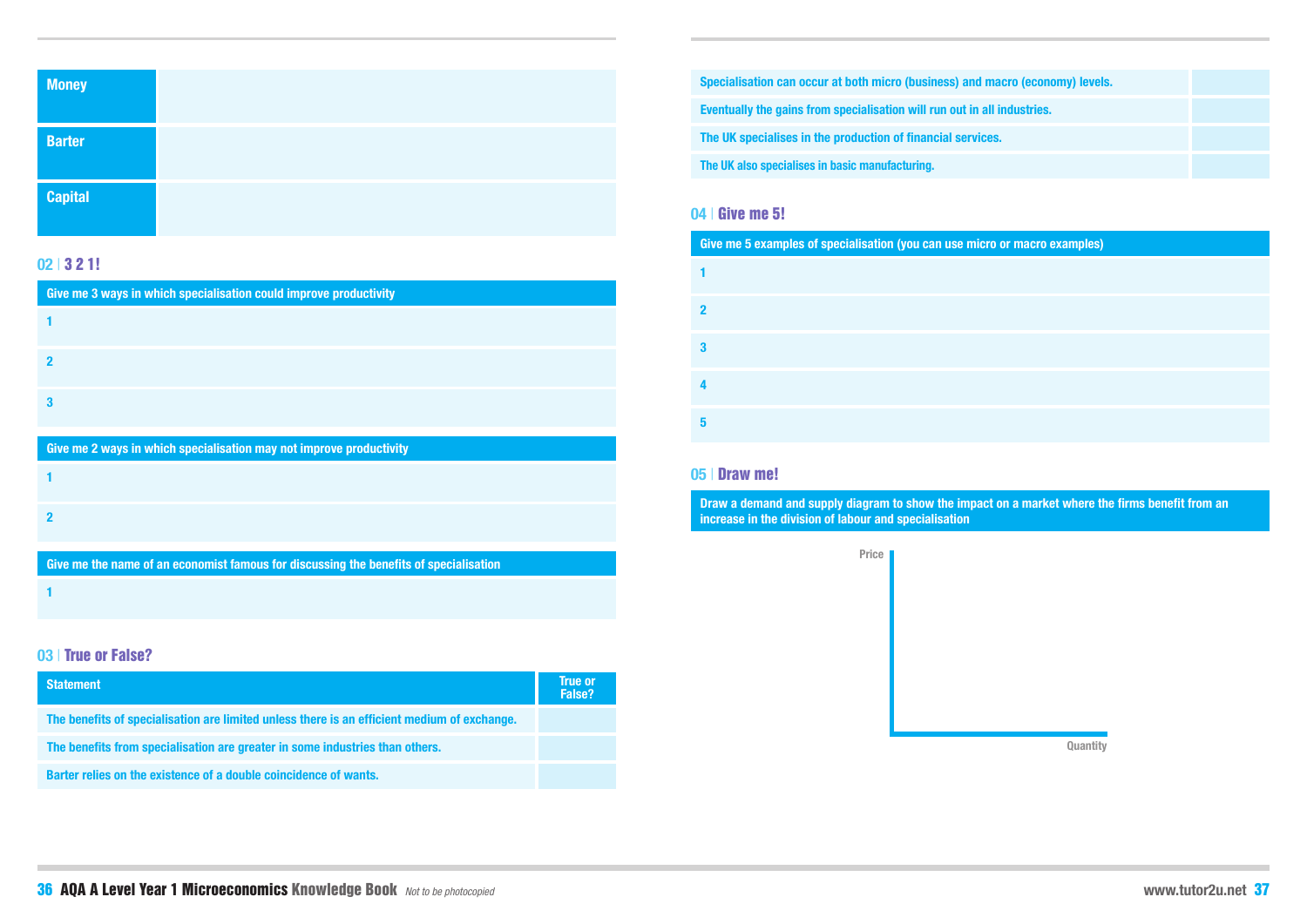## **Ket and individual firm in that market.**

**b** "no sense" for them to set their price **and have "no sales"** 

## **04** | Draw me!

**Draw a diagram to show how price is determined in a perfectly competitive industry**



## **05** | True or False?

| <b>Statement</b>                                                                                                                      | <b>True or</b><br>False? |
|---------------------------------------------------------------------------------------------------------------------------------------|--------------------------|
| Perfect competition cannot exist in the real world but is important as a benchmark<br>against which to judge other market structures. |                          |
| Products can be slightly differentiated in perfect competition.                                                                       |                          |
| Firms in perfect competition will be productively efficient.                                                                          |                          |
| In the long run, firms will leave the industry if they earn below normal profit.                                                      |                          |
| Firms in perfect competition can have objectives other than profit maximisation.                                                      |                          |

| 06   Label me! |                                                                                                                                                                                                            |       |
|----------------|------------------------------------------------------------------------------------------------------------------------------------------------------------------------------------------------------------|-------|
|                | The diagram below shows a perfectly competitive market are<br>a Label the curves.<br>b Label the area on the firm diagram where it makes "no s<br>c Label the area on the firm diagram where they would ha |       |
| <b>Price</b>   | Firm                                                                                                                                                                                                       | Price |

**Quantity**



## fly competitive market...

**Disadvantage 1** 

**Disadvantage 2** 

## **07** | Pros and Cons

| Give two advantages and two disadvantages of a perfect |  |
|--------------------------------------------------------|--|
| <b>Advantage 1</b>                                     |  |
| <b>Advantage 2</b>                                     |  |

| Give me 2 reasons why firms in perfect competition are likely to earn lower profit than markets<br>dominated by a few large firms. |  |  |
|------------------------------------------------------------------------------------------------------------------------------------|--|--|
|                                                                                                                                    |  |  |
|                                                                                                                                    |  |  |
| Give me 1 example of a real-world market that is close to being perfectly competitive.                                             |  |  |
|                                                                                                                                    |  |  |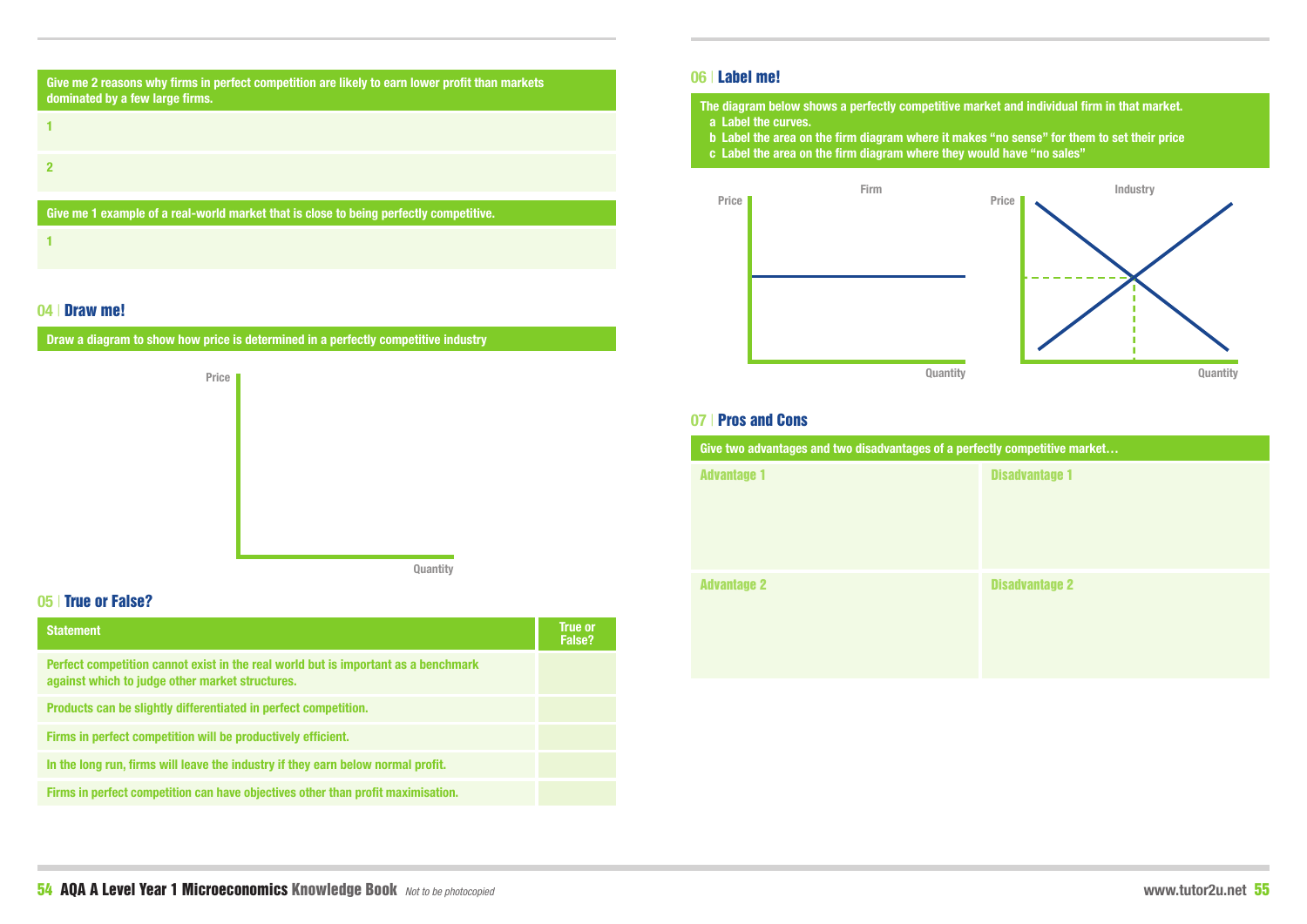## **Give two advantages in a command economy**

**Central planning is generally recognised to be as good at allocating resources as a market economy.**

**A market economy always allocates resources fairly.**

## **03** | What am I?

**For each of the descriptors below, decide whether it is a description of the rationing function, the incentive function or the signalling function of the price mechanism.**

| <b>Descriptor</b>                                                                                                                                                                                                                                   | <b>Function</b> |
|-----------------------------------------------------------------------------------------------------------------------------------------------------------------------------------------------------------------------------------------------------|-----------------|
| When resources are scarce and demand increases faster than supply, the market<br>price will increase, which will reduce quantity demanded as some consumers are<br>deterred from purchasing the product. This therefore acts to conserve resources. |                 |
| Prices rise and fall to reflect scarcity and surpluses. For example, if prices rise<br>to reflect higher demand then this sends a message to potential suppliers to join<br>the market.                                                             |                 |
| If demand rises in a market, then this should encourage suppliers to expand the<br>amount that they are willing to supply because of the higher price – there is a                                                                                  |                 |

**chance to earn more profit.**

**04** | Give me 5!

**The market diagram below shows a change in the market, leading to a new market equilibrium. Give 5 steps in the chain to explain how a new equilibrium is reached.**



## **05** | Pros and Cons

| Give two advantages and two disadvantages of allocation |
|---------------------------------------------------------|
| <b>Advantage 1</b>                                      |
|                                                         |
|                                                         |
|                                                         |
| <b>Advantage 2</b>                                      |
|                                                         |
|                                                         |
|                                                         |
|                                                         |

### Disadvantage 1

Disadvantage 2

## **3.1.5.2 The meaning of market failure**

## **01** | Define this

| <b>Market failure</b>             |  |
|-----------------------------------|--|
| <b>Complete</b><br>market failure |  |
| <b>Partial market</b><br>failure  |  |
| <b>Missing market</b>             |  |
| <b>Public good</b>                |  |
| <b>Merit good</b>                 |  |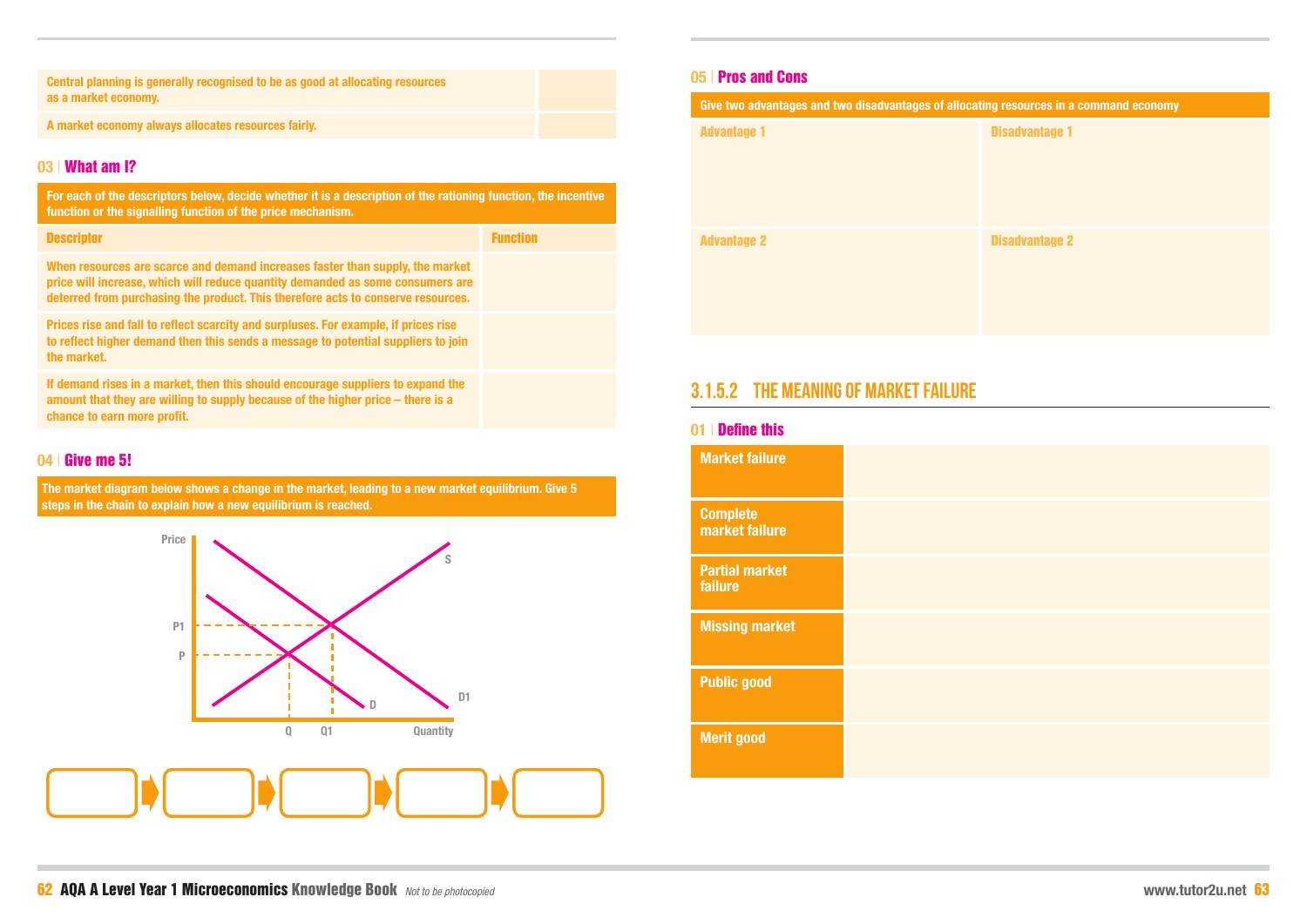## **08** | Chain of argument

**Complete the flow chart diagram below with as many steps in your argument chain as you can, to explain why factor immobility may lead to market failure.**



## **3.1.5.7 An inequitable distribution of income and wealth**

## **01** | Define this

In the absence of government intervention, the market **r unequal distribution of income and wealth.**

The UK has low income inequality compared with other

| <b>Inequality</b>      |  |
|------------------------|--|
| <b>Equity</b>          |  |
| <b>Income</b>          |  |
| <b>Wealth</b>          |  |
| <b>Progressive tax</b> |  |
| <b>Benefits</b>        |  |

**Generally, income and wealth inequalities are similar in a** 

## **02** | Give me 5!

| <u>VET MITTLE HIS VI</u>                                 |  |  |
|----------------------------------------------------------|--|--|
| Give me 5 factors that could influence income inequality |  |  |
|                                                          |  |  |
|                                                          |  |  |
| 3                                                        |  |  |
|                                                          |  |  |
| 5                                                        |  |  |

**In a market economy, an individual's ability to consume their income and wealth.**

An unequal distribution of income and wealth is necess

**An inequitable distribution of income and wealth will like of resources.**

## **03** | True or False?

## **Statement**

|                                         | <b>True or</b><br><b>False?</b> |
|-----------------------------------------|---------------------------------|
| mechanism is likely to result in a very |                                 |
| developed countries.                    |                                 |
| an economy                              |                                 |
| goods and services depends upon         |                                 |
| arily inequitable.                      |                                 |
| <b>Rely lead to a misallocation</b>     |                                 |
|                                         |                                 |

**Inequality is likely to be a cause of market failure.**

## **04** | 3 2 1!

| <b>Give me 3 sources of wealth</b> |  |
|------------------------------------|--|
|                                    |  |
| 2                                  |  |
|                                    |  |